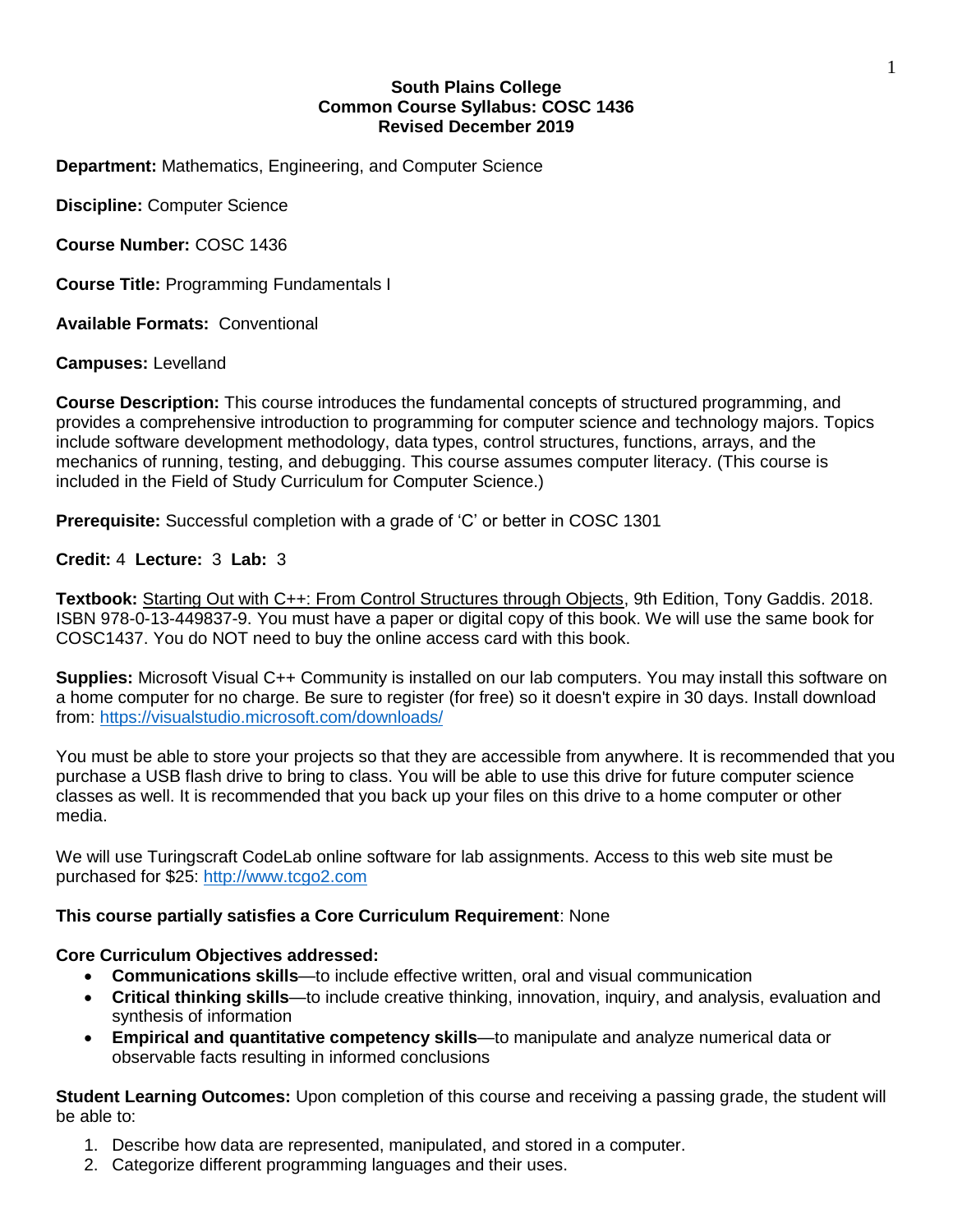- 3. Understand and use the fundamental concepts of data types, structured programming, algorithmic design, and user interface design.
- 4. Demonstrate a fundamental understanding of software development methodologies, including modular design, pseudo code, flowcharting, structure charts, data types, control structures, functions, and arrays.
- 5. Develop projects that utilize logical algorithms from specifications and requirements statements.
- 6. Demonstrate appropriate design, coding, testing, and documenting of computer programs that implement project specifications and requirements.
- 7. Apply computer programming concepts to new problems or situations.

**Student Learning Outcomes Assessment:** A pre- and post-test questions will be used to determine the extent of improvement that the students have gained during the semester

**Course Evaluation:** There will be departmental final exam questions given by all instructors.

**Attendance Policy:** Attendance and effort are the most important activities for success in this course. Records of your attendance are maintained throughout the semester. Five (5) absences, *for any reason*, are allotted to the student for the semester. Tardies count as one-half (1/2) of an absence. Tardies will be applied for consistently being late to class, as deemed by the instructor and leaving class early. If this number is exceeded, the instructor has the right to drop you with a grade of F or an X, depending on their discretion.

Plagiarism violations include, but are not limited to, the following:

- 1. Turning in a paper that has been purchased, borrowed, or downloaded from another student, an online term paper site, or a mail order term paper mill;
- 2. Cutting and pasting together information from books, articles, other papers, or online sites without providing proper documentation;
- 3. Using direct quotations (three or more words) from a source without showing them to be direct quotations and citing them; or
- 4. Missing in-text citations.

Cheating violations include, but are not limited to, the following:

- 1. Obtaining an examination by stealing or collusion;
- 2. Discovering the content of an examination before it is given;
- 3. Using an unauthorized source of information (notes, textbook, text messaging, internet, apps) during an examination, quiz, or homework assignment;
- 4. Entering an office or building to obtain an unfair advantage;
- 5. Taking an examination for another;
- 6. Altering grade records;
- 7. Copying another's work during an examination or on a homework assignment;
- 8. Rewriting another student's work in Peer Editing so that the writing is no longer the original student's;
- 9. Taking pictures of a test, test answers, or someone else's paper.

**Student Code of Conduct Policy**: Any successful learning experience requires mutual respect on the part of the student and the instructor. Neither instructor nor student should be subject to others' behavior that is rude, disruptive, intimidating, aggressive, or demeaning**.** Student conduct that disrupts the learning process or is deemed disrespectful or threatening shall not be tolerated and may lead to disciplinary action and/or removal from class.

**Diversity Statement:** In this class, the teacher will establish and support an environment that values and nurtures individual and group differences and encourages engagement and interaction. Understanding and respecting multiple experiences and perspectives will serve to challenge and stimulate all of us to learn about others, about the larger world and about ourselves. By promoting diversity and intellectual exchange, we will not only mirror society as it is, but also model society as it should and can be.

**Disability Statement:** Students with disabilities, including but not limited to physical, psychiatric, or learning disabilities, who wish to request accommodations in this class should notify the Disability Services Office early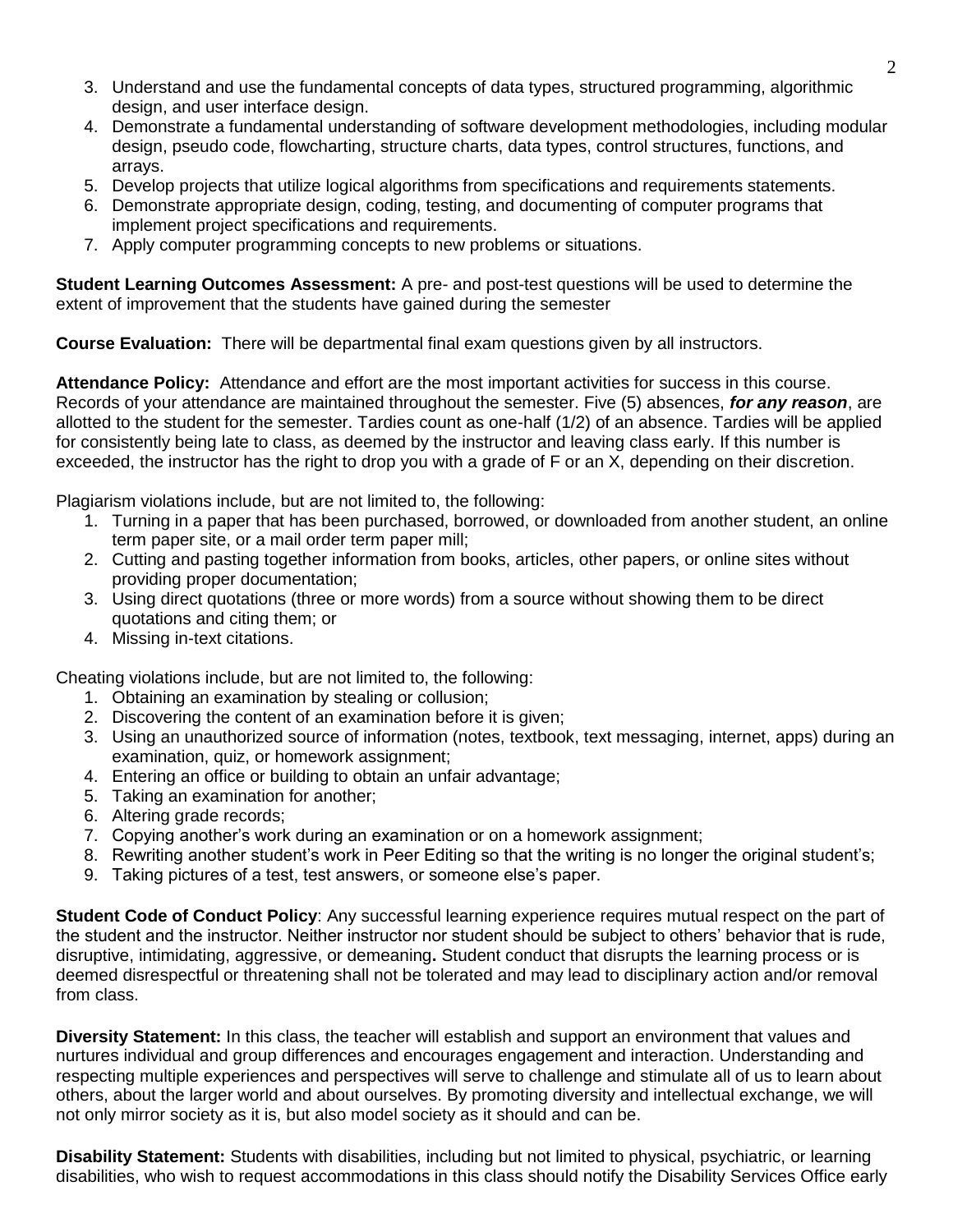in the semester so that the appropriate arrangements may be made. In accordance with federal law, a student requesting accommodations must provide acceptable documentation of his/her disability to the Disability Services Office. For more information, call or visit the Disability Services Office at Levelland (Student Health & Wellness Office) 806-716-2577, Reese Center (Building 8) 806-716-4675, or Plainview Center (Main Office) 806-716-4302 or 806-296-9611.

**Nondiscrimination Policy:** South Plains College does not discriminate on the basis of race, color, national origin, sex, disability or age in its programs and activities. The following person has been designated to handle inquiries regarding the non-discrimination policies: Vice President for Student Affairs, South Plains College, 1401 College Avenue, Box 5, Levelland, TX 79336. Phone number 806-716-2360.

**Title IX Pregnancy Accommodations Statement:** If you are pregnant, or have given birth within six months, Under Title IX you have a right to reasonable accommodations to help continue your education. To [activate](http://www.southplainscollege.edu/employees/manualshandbooks/facultyhandbook/sec4.php) accommodations you must submit a Title IX pregnancy accommodations request, along with specific medical documentation, to the Director of Health and Wellness. Once approved, notification will be sent to the student and instructors. It is the student's responsibility to work with the instructor to arrange accommodations. Contact the Director of Health and Wellness at 806-716-2362 or [email](http://www.southplainscollege.edu/employees/manualshandbooks/facultyhandbook/sec4.php) [cgilster@southplainscollege.edu](mailto:cgilster@southplainscollege.edu) for assistance.

**Campus Concealed Carry**: Texas Senate Bill - 11 (Government Code 411.2031, et al.) authorizes the carrying of a concealed handgun in South Plains College buildings only by persons who have been issued and are in possession of a Texas License to Carry a Handgun. Qualified law enforcement officers or those who are otherwise authorized to carry a concealed handgun in the State of Texas are also permitted to do so. Pursuant to Penal Code (PC) 46.035 and South Plains College policy, license holders may not carry a concealed handgun in restricted locations. For a list of locations and Frequently Asked Questions, please refer to the Campus Carry page at: <http://www.southplainscollege.edu/campuscarry.php>

Pursuant to PC 46.035, the open carrying of handguns is prohibited on all South Plains College campuses. Report violations to the College Police Department at 806-716-2396 or 9-1-1.

**SPC Bookstore Price Match Guarantee Policy:** If you find a lower price on a textbook, the South Plains College bookstore will match that price. The difference will be given to the student on a bookstore gift certificate! The gift certificate can be spent on anything in the store.

If students have already purchased textbooks and then find a better price later, the South Plains College bookstore will price match through the first week of the semester. The student must have a copy of the receipt and the book has to be in stock at the competition at the time of the price match.

The South Plains College bookstore will happily price match BN.com & books on Amazon noted as *ships from and sold by Amazon.com*. Online marketplaces such as *Other Sellers* on Amazon, Amazon's Warehouse Deals, *fulfilled by* Amazon, BN.com Marketplace, and peer-to-peer pricing are not eligible. They will price match the exact textbook, in the same edition and format, including all accompanying materials, like workbooks and CDs.

A textbook is only eligible for price match if it is in stock on a competitor's website at time of the price match request. Additional membership discounts and offers cannot be applied to the student's refund.

Price matching is only available on in-store purchases. Digital books, access codes sold via publisher sites, rentals and special orders are not eligible. Only one price match per title per customer is allowed.

Note: The instructor reserves the right to modify the course syllabus and policies, as well as notify students of any changes, at any point during the semester.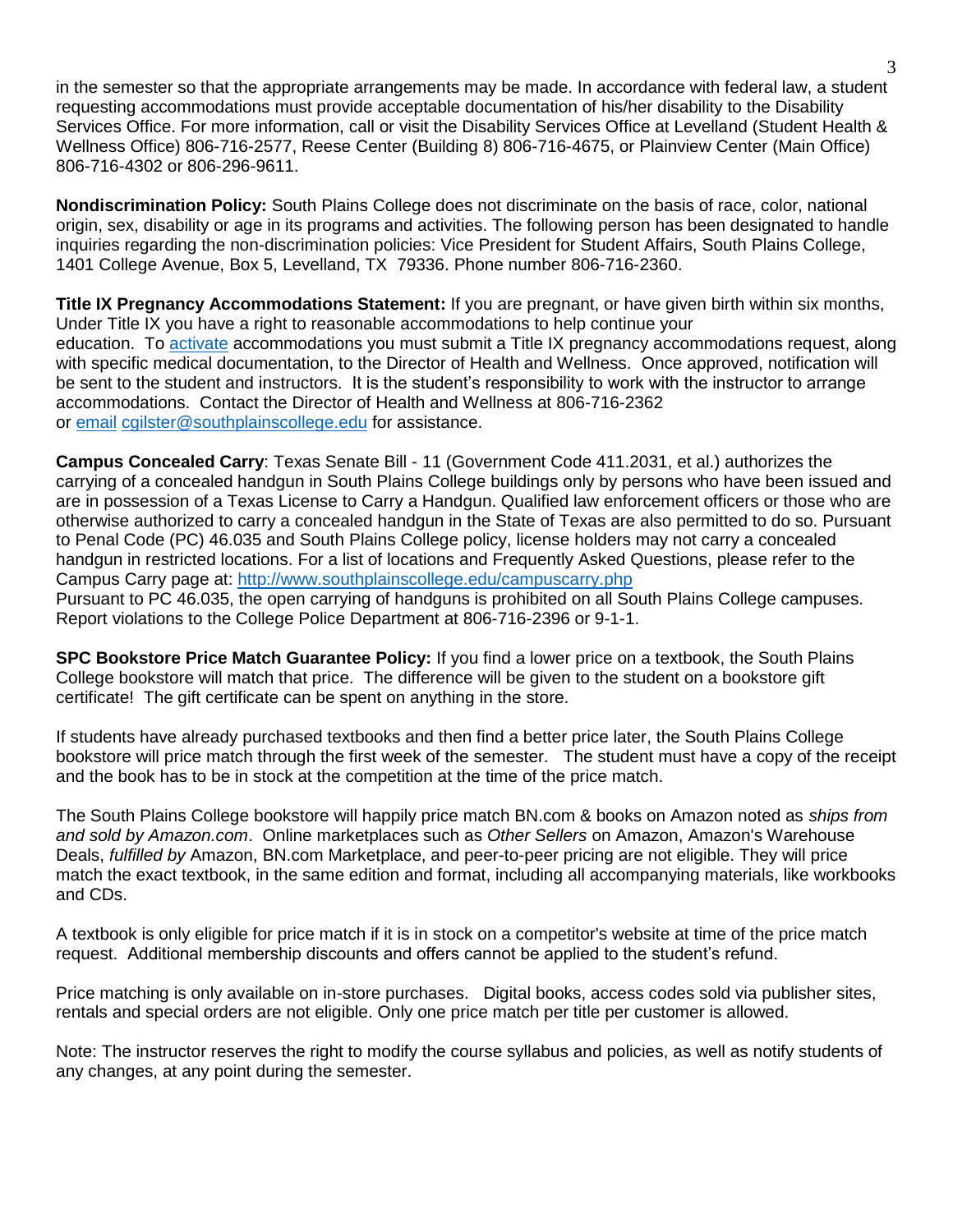# **Instructor Course Information: Spring 2020**

**Time:** Section 001: MW 1:00-3:30 PM Section 002: TR 9:30-12:00 PM **Course Title:** Programming Fundamentals 1 **Instructor:** Dr. Don Pathirage **Room:** Levelland Math Building 125B **Phone:** 806-716-2666 (voice mail capable) **Email:** [dpathirage@southplainscollege.edu](mailto:dpathirage@southplainscollege.edu)

### **Office Hours:**

| Mon                           | Tues                          | Weds                                                              | Thurs |                      |
|-------------------------------|-------------------------------|-------------------------------------------------------------------|-------|----------------------|
| 9:00AM-9:30AM   9:00AM-9:30AM | 12:15PM-1:00PM 12:00PM-1:00PM | 9:00AM-9:30AM    9:00AM-9:30AM<br>.∥12:15PM-1:00PM∥12:00PM-1:00PM |       | Or by<br>appointment |

**Assignment Policy:** Current assignments and due dates will be announced in the class. If you are absent, you are still responsible for the assignment for the next class. Students are to read the assigned reading material before coming to class. During the scheduled lab, there will be lab exercises to complete and programming problems to start. (Programming problems will be finished on your own time). All programing assignments will be given a *Due Date*. Assignments turned in late will have 10 points deducted for each day and will be accepted *no later* than one week past the due date.

Lab attendance is required and students are expected to stay for the full lab time. There will be a tutor available for this class. The schedule for open lab hours and tutoring times in M125 will be posted outside the door and on Blackboard.

**Grading Policy:** There will be 3 major exams and a comprehensive final. No student will be exempt from the final. Your lab grade will be calculated from lab exercises, and programming assignments. Your final grade will be computed as follows:

| Major Exams (3): | 40%        |
|------------------|------------|
| Final Exam       | <b>20%</b> |
| Lab Grade:       | 40%        |

All tests will count towards the final grade; i.e. no exam grades will be "dropped". Only students that miss an exam due to a collage-approved absence are eligible to take the makeup exam. If you miss an exam, it is your responsibility to contact me as soon as possible using email. If permission is granted for a makeup exam, I will want it to be taken before the next class meeting. Missing an exam is a serious matter and it is up to the student to take the proper action, otherwise a zero will be recorded for that exam.

### **Additional Course Objectives:**

- To develop the ability to correctly analyze a variety of problems and generate appropriate algorithmic solutions.
- To instill the principles of top-down, structured design when using the procedural programming paradigm.
- To understand the basics of computer hardware and the steps of software development.
- To understand how computers represent and store data.
- To produce programs which use conditional execution structures, iteration structures, and functions.
- To produce programs which use appropriate data types: simple variables, structures, arrays, strings, and multidimensional arrays.
- To explore the syntax and usage of the C++ programming language as a means of accomplishing the above objectives.